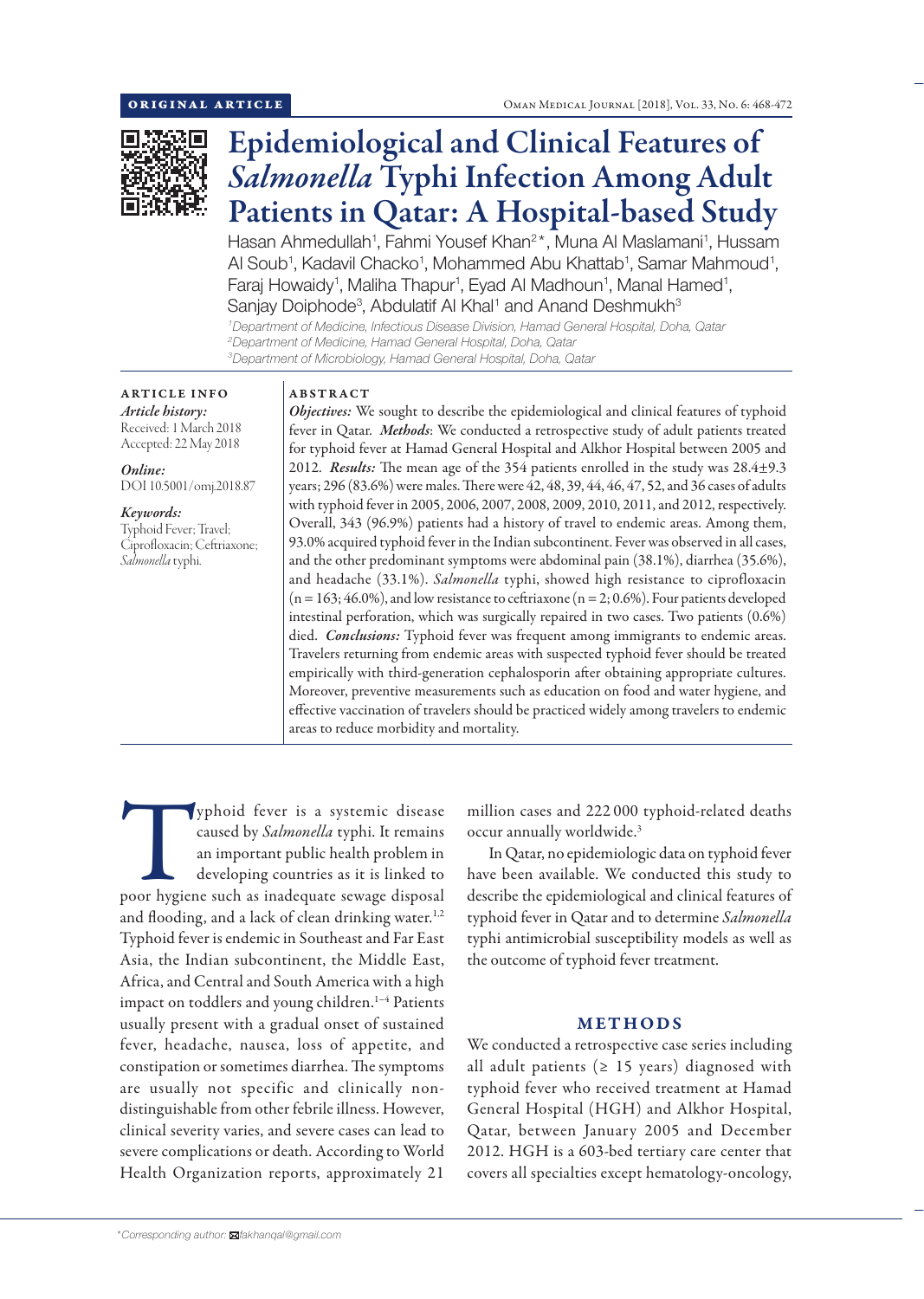cardiology, and obstetrics. Alkhor Hospital is a 115-bed general hospital providing healthcare services to the population in the northern region of Qatar. Both hospitals have been accredited by the Joint Commission International and Accreditation Council for Graduate Medical Education-International.

A case was defined as symptoms compatible with typhoid fever and culture from blood (Bactec FX, BD BACTEC system, Franklin Lakes, NJ, USA), sterile site, or a stool sample yielding *Salmonella* typhi. Identification and antimicrobial susceptibility testing of organisms were performed using the Phoenix system (NMIC/ID-5 panel; BD Biosciences, Heidelberg, Germany) according to the manufacturer's recommendations in the HGH microbiology laboratory. Serovar confirmation was done by serological agglutination using *Salmonella* poly- and monovalent antisera (Denka Seiken Co., Ltd. Tokyo, Japan).

All cases were identified from the microbiology and infection control team records at HGH. This was followed by a retrospective chart review. Data retrieved for analysis included patient demographics, clinical characteristics, travel history, laboratory results, treatment, and outcome. The primary outcome was in-hospital mortality.

This study was approved by the medical research committee at Hamad Medical Corporation. A waiver of informed consent was obtained from the research committee as the study only involved review of medical records.

The data were analyzed using SPSS Statistics (IBM Corp. Released 2012. IBM SPSS Statistics for Windows, Version 21.0. Armonk, NY: IBM Corp.) using simple descriptive statistics.

## RESULTS

Of the 354 patients enrolled in this study, 296 (83.6%) were males. Patients had a mean age of  $28.4\pm9.3$  years (range = 13–85 years). There were 42, 48, 39, 44, 46, 47, 52, and 36 cases of typhoid fever in 2005, 2006, 2007, 2008, 2009, 2010, 2011, and 2012, respectively. Overall, 343 (96.9%) patients had a history of travel to endemic areas. Among them, 93.0% acquired typhoid fever in the Indian subcontinent (India, Nepal, Bangladesh, Pakistan, and Sri Lanka). Table 1 describes the demographic data of all involved patients. There was a monthTable 1: Demographic and clinical data of the 354 patients involved in this study.

| <b>Variables</b>                                                    | $n(\%)$                 |
|---------------------------------------------------------------------|-------------------------|
| Age, mean $\pm$ SD (range), years                                   | $28.4 \pm 9.3(13 - 85)$ |
| Gender                                                              |                         |
| Male                                                                | 296 (83.6)              |
| Female                                                              | 58 (16.4)               |
| Nationality                                                         |                         |
| Indian                                                              | 123 (34.7)              |
| Nepalese                                                            | 103(29.1)               |
| Bangladeshi                                                         | 48 (13.6)               |
| Pakistani                                                           | 39 (11.0)               |
| Qatari                                                              | 12(3.4)                 |
| Filipino                                                            | 8(2.3)                  |
| Sri Lankan                                                          | 4(1.1)                  |
| Indonesian                                                          | 4(1.1)                  |
| Other                                                               | 13(3.7)                 |
| Countries visited before illness onset                              | 343 (96.9)              |
| India                                                               | 126 (35.6)              |
| Nepal                                                               | 102 (28.8)              |
| Bangladesh                                                          | 48 (13.6)               |
| Pakistan                                                            | 39(11.0)                |
| Philippines                                                         | 8(2.3)                  |
| Sri Lanka                                                           | 4(1.1)                  |
| Indonesia                                                           | 4(1.1)                  |
| Vietnam                                                             | 2(0.6)                  |
| Egypt                                                               | 2(0.6)                  |
| Syria                                                               | 1(0.3)                  |
| Yemen                                                               | 1(0.3)                  |
| Iran                                                                | 1(0.3)                  |
| Iraq                                                                | 1(0.3)                  |
| Burma                                                               | 1(0.3)                  |
| Korea                                                               | 1(0.3)                  |
| Lebanon                                                             | 1(0.3)                  |
| Morocco                                                             | 1(0.3)                  |
| Duration of illness before<br>presentation, mean ± SD (range), days | $8.4 \pm 4.6$ (2-31)    |
| Underlying disease                                                  |                         |
| DM                                                                  | 9(2.5)                  |
| HTN                                                                 | 8(2.3)                  |
| CKD                                                                 | 3(0.8)                  |
| CAD                                                                 | 1(0.3)                  |
| HEV                                                                 | 4(1.1)                  |
| HBV                                                                 | 1(0.3)                  |
| CLD                                                                 | 2(0.6)                  |
| Pregnancy                                                           | 3(0.8)                  |

*SD: standard deviation; DM: diabetes mellitus; HTN: hypertension; CKD: chronic kidney disease; CAD: coronary artery disease; HEV: hepatitis E virus; HBV: hepatitis B virus; CLD: chronic liver disease.*

to-month variety in infection occurrence. Peaks occurred between August and November [Figure 1].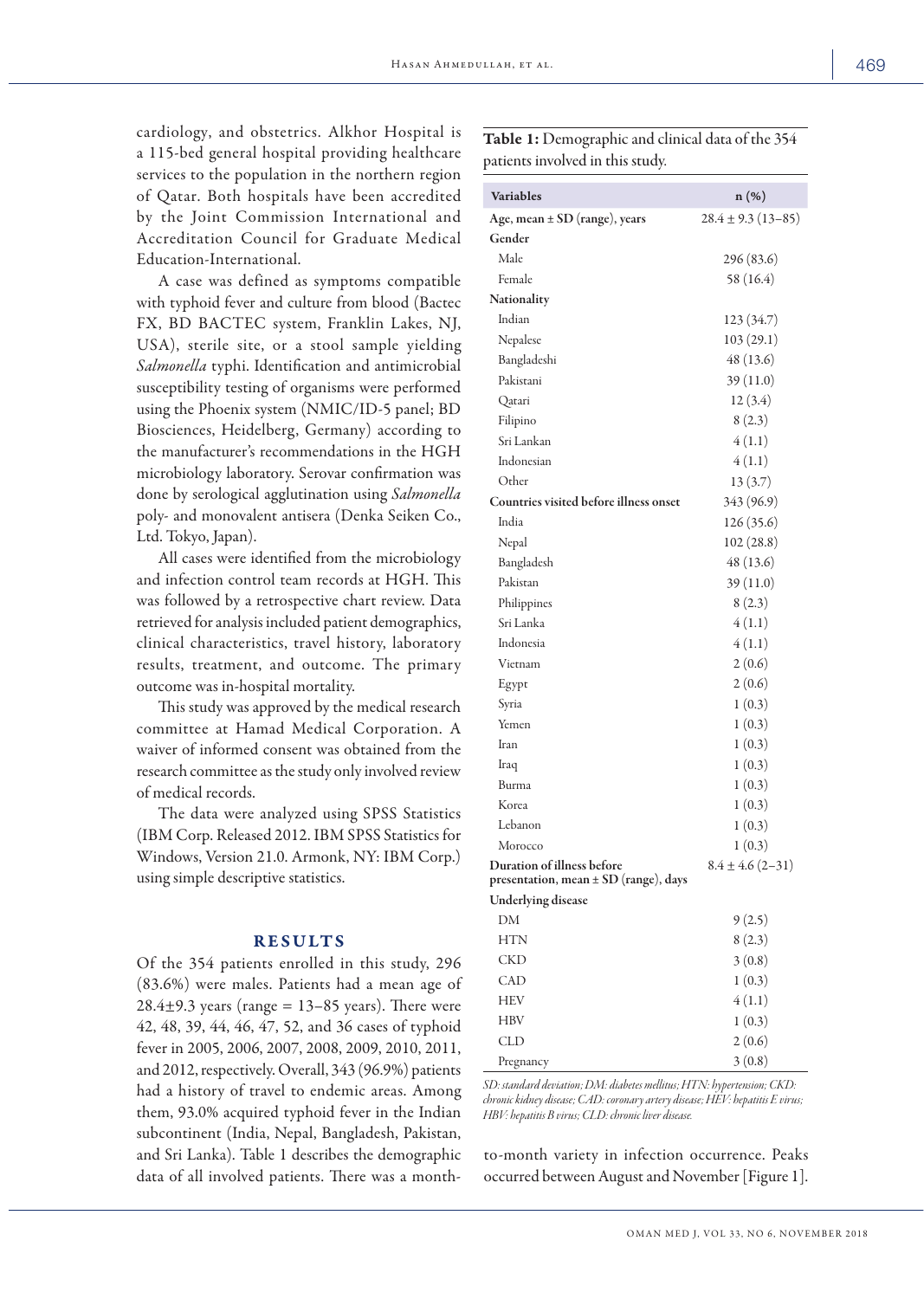



Table 1 describes the clinical characteristics of all patients such as underlying disease and duration of illness. Common underlying conditions were diabetes and hypertension. The mean duration of symptoms before the presentation of typhoid fever was  $8.4 \pm 4.6$  days (range = 2–31 days). All patients reported fever, and the other predominant symptoms were abdominal pain (38.1%), diarrhea (35.6%), and headache (33.1%) [Table 2]. White blood cell count ranged between 1000–17000/µL (mean 6270.0±2600.0). Leucopenia was found in 59 (16.7%) cases, and elevated serum transaminases were observed in 204 (57.6%) cases. The erythrocyte sedimentation rate was available in 175 cases with first-hour values between 2–129 mm/hour (mean  $34.8 \pm 24.4$  mm/hour), while C-reactive protein was available in 67 cases with values between 12– 328 mg/L (mean 94.3±73.6 mg/L). Detection of *Salmonella* typhi was most frequent in blood culture (99.7%) followed by stool culture (7.9%) [Table 2].

All patients received antibiotics. The mean duration of treatment was  $12.8 \pm 3.0$  days (range = 4–33 days). Ceftriaxone was given to 248 patients and ciprofloxacin to 51 patients. Two hundred and fifty (70.6%) patients were hospitalized for a mean duration of  $13.8\pm4.8$  days (range =  $4-33$  days). Many complications were reported in this study including pneumonia, acalculous cholecystitis, pancreatitis, and rhabdomyolysis. Four patients developed intestinal perforation, which was surgically repaired in two cases. Two patients (0.6%) died, one Qatari and one Bangladeshi. Table 2 describes the clinical

| Variables                                                          | $n(\%)$                   |
|--------------------------------------------------------------------|---------------------------|
| Clinical presentation                                              |                           |
| Fever                                                              | 354 (100)                 |
| Abdominal pain                                                     | 135 (38.1)                |
| Diarrhea                                                           | 126 (35.6)                |
| Headache                                                           | 117(33.1)                 |
| Anorexia                                                           | 69(19.5)                  |
| Nausea and vomiting                                                | 66 (18.6)                 |
| Cough                                                              | 49 (13.8)                 |
| Sore throat                                                        | 36(10.2)                  |
| Weakness/articular pain                                            | 23(6.5)                   |
| Mental changes                                                     | 4(1.1)                    |
| Jaundice                                                           | 4(1.1)                    |
| Rectal bleeding                                                    | 2(0.6)                    |
| Splenomegaly                                                       | 49 (13.8)                 |
| Hepatomegaly                                                       | 13(3.7)                   |
| Rose spots                                                         | 2(0.6)                    |
| <b>Culture site</b>                                                |                           |
| Blood                                                              | 353 (99.7)                |
| Stool                                                              | 28 (7.9)                  |
| Urine                                                              | 3(0.8)                    |
| Tissue                                                             | 3(0.8)                    |
| Complications                                                      |                           |
| Pneumonia                                                          | 21(5.9)                   |
| Acalculous cholecystitis                                           | 18(5.1)                   |
| Pancreatitis                                                       | 12(3.4)                   |
| Peritonitis                                                        | 7(2.0)                    |
| Rhabdomyolysis                                                     | 7(2.0)                    |
| Adult respiratory distress syndrome                                | 7(2.0)                    |
| Myocarditis                                                        | 5(1.4)                    |
| Perforation                                                        | 4(1.1)                    |
| Vertebral osteomyelitis                                            | 1(0.3)                    |
| Splenic abscess                                                    | 1(0.3)                    |
| <b>Treatment</b>                                                   |                           |
| Ceftriaxone                                                        | 248 (70.1)                |
| Ciprofloxacin                                                      | 51(14.4)                  |
| Amoxicillin/clavulanate                                            | 21(5.8)                   |
| Ampicillin                                                         | 13(3.7)                   |
| Azithromycin                                                       | 7(2.0)                    |
| Cefixime                                                           | 6(1.7)                    |
| Sulfamethoxazole/trimethoprim                                      | 4(1.1)                    |
| Meropenem                                                          | 2(0.6)                    |
| Piperacillin and tazobactam                                        | 2(0.6)                    |
| Duration of treatment, mean ± SD<br>(range), days                  | $12.8 \pm 3.0 \ (4 - 33)$ |
| Hospitalization, mean $\pm$ SD (range), days 13.8 $\pm$ 4.8 (4–33) |                           |
| Outcome                                                            |                           |
| Survived                                                           | 352 (99.4)                |
| Died                                                               | 2(0.6)                    |



Table 2: Clinical characteristics, treatment, and outcome of the 354 patients involved in this study.

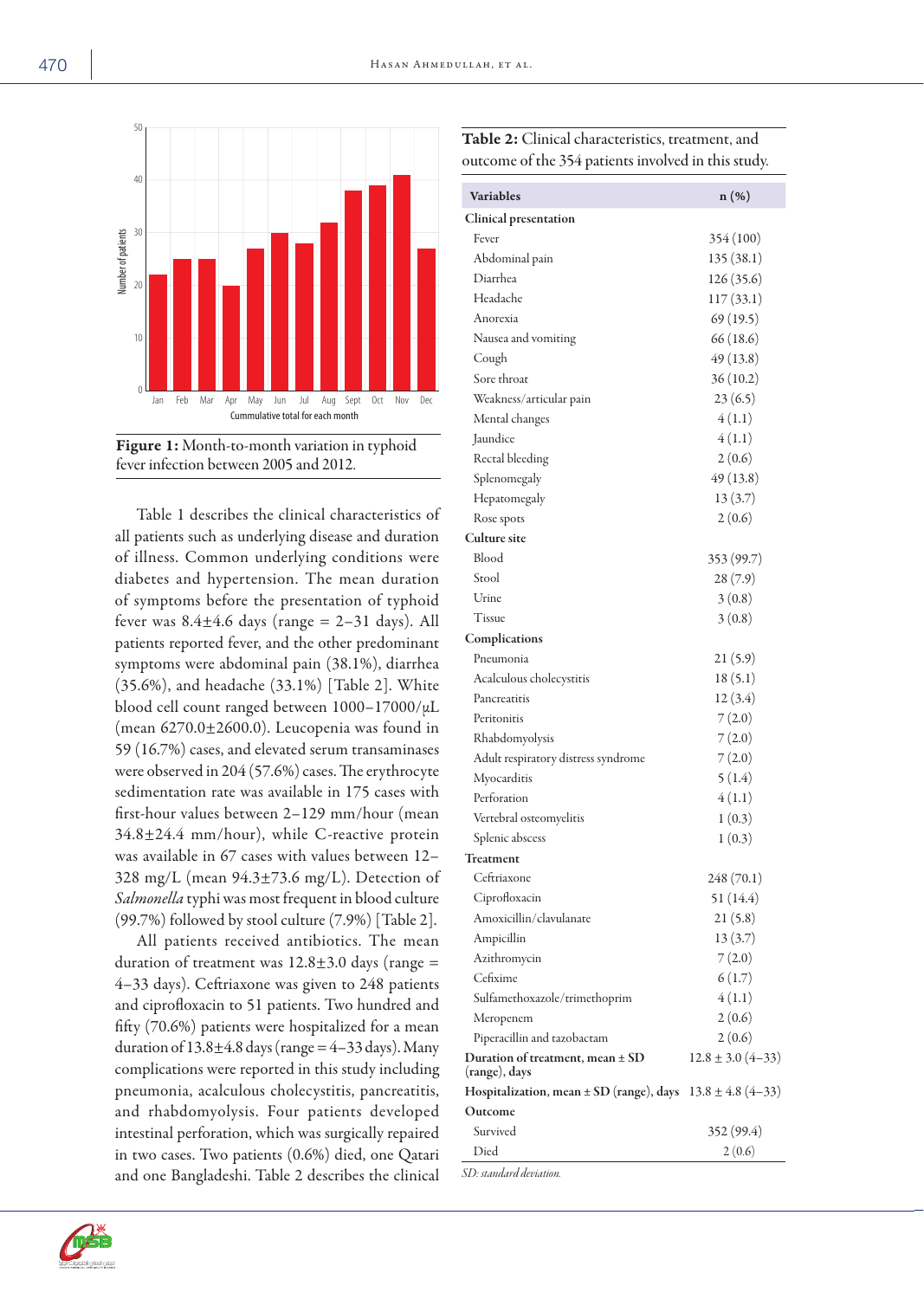| <b>Antibiotics</b>                | Resistance, $n$ $(\%)$ |
|-----------------------------------|------------------------|
| Ceftriaxone                       | 2(0.6)                 |
| Sulfamethoxazole/<br>trimethoprim | 75(21.2)               |
| Ampicillin                        | 90(25.4)               |
| Ciprofloxacin                     | 163(46.0)              |

Table 3: Antimicrobial resistance rate of *Salmonella*  typhi isolates.

characteristics, treatment, and outcome of patients involved in this study.

In our study, *Salmonella* typhi, showed high resistance to ciprofloxacin ( $n = 163, 46.0\%$ ), and low resistance to ceftriaxone ( $n = 2$ ; 0.6%). Table 3 summarizes the antimicrobial susceptibility of *Salmonella* typhi isolates.

## DISCUSSION

A total of 486 cases of typhoid fever were recorded in Qatar from 2005-2012, 354 cases were from HGH and Alkhor Hospital. To the best of our knowledge, this is the first report to describe typhoid fever among adults in Qatar. Our results are consistent with the age and clinical patterns of typhoid fever mentioned in other reports. $4-9$ However, some findings in this report deserve special attention as discussion of these issues will have a great implication on the control of typhoid fever in this country.

In industrialized and high-income countries, typhoid fever is travel-related and is much more frequent in travelers to the Indian subcontinent than to other regions.1,5,6 Qatar is a high-income country, and it is non-endemic for typhoid fever but, due to increasing travel to and immigration from typhoidendemic countries, typhoid fever has become quite common. As noted in our series, 96.9% of typhoid confirmed cases belong to imported cases, especially foreign workers, and 93.0% of our cases acquired typhoid fever in the Indian subcontinent. As imported cases assume greater importance in the epidemiology of typhoid fever in Qatar, reduction of infection can be achieved by education on food and water hygiene, and effective vaccination of travelers to typhoid-endemic countries. Although we do not have data on whether the patients reported here received information on food and water precautions and typhoid vaccination before traveling, we think

most of them did not have pre-travel counseling. In light of these data, travelers returning from endemic areas with suspected typhoid fever should be treated empirically with antibiotics after obtaining appropriate cultures to reduce morbidity and mortality.

Chloramphenicol had been the mainstay of treatment for typhoid fever from 1948 to 1980 when chloramphenicol-resistant typhoid fever cases were documented. Since then, many antibiotics had been used to treat typhoid fever, such as ampicillin, co-trimoxazole, ciprofloxacin, and third-generation cephalosporin.7–13 An increasing rate of decreased susceptibility to ampicillin, co-trimoxazole, and ciprofloxacin was observed in India and Vietnam between 1991 and 1999.<sup>5</sup> Despite this, current reports from India showed increased susceptibility of *Salmonella* typhi to ampicillin, co-trimoxazole, and chloramphenicol.<sup>14</sup> Similarly, our report showed good susceptibility of *Salmonella* typhi to ampicillin, co-trimoxazole, and ciprofloxacin, while ceftriaxone showed the least resistance pattern. Hence we advise starting ceftriaxone for all patients suspected of having typhoid fever until the results of culture sensitivity studies become available.

Properly treated typhoid fever had a mortality rate of 0.5–1%.15,16 Two of our patients died in the hospital resulting in a mortality rate of 0.6%, which falls within the mentioned range. The first case was an elderly Qatari woman with comorbidities (coronary artery disease, ischemic cardiomyopathy, and diabetes mellitus); we think this woman died due to her comorbidities. The second case was a middle-aged Bangladeshi patient who worked as a laborer in Qatar, he presented late after two weeks of fever onset, with adult respiratory distress syndrome. Because of the retrospective nature of our study, we could not get more details to explain the reasons for his death.

This study has the following limitations. First, its retrospective nature did not allow us to obtain additional details such as *Salmonella* typhi susceptibility to chloramphenicol, causes of death, and long-term follow-up of patients to report the number of carriers. Second, it was performed at two hospitals and the results may not apply to other hospitals. Third, we did not study other organisms that can cause enteric fever. Fourth, we included